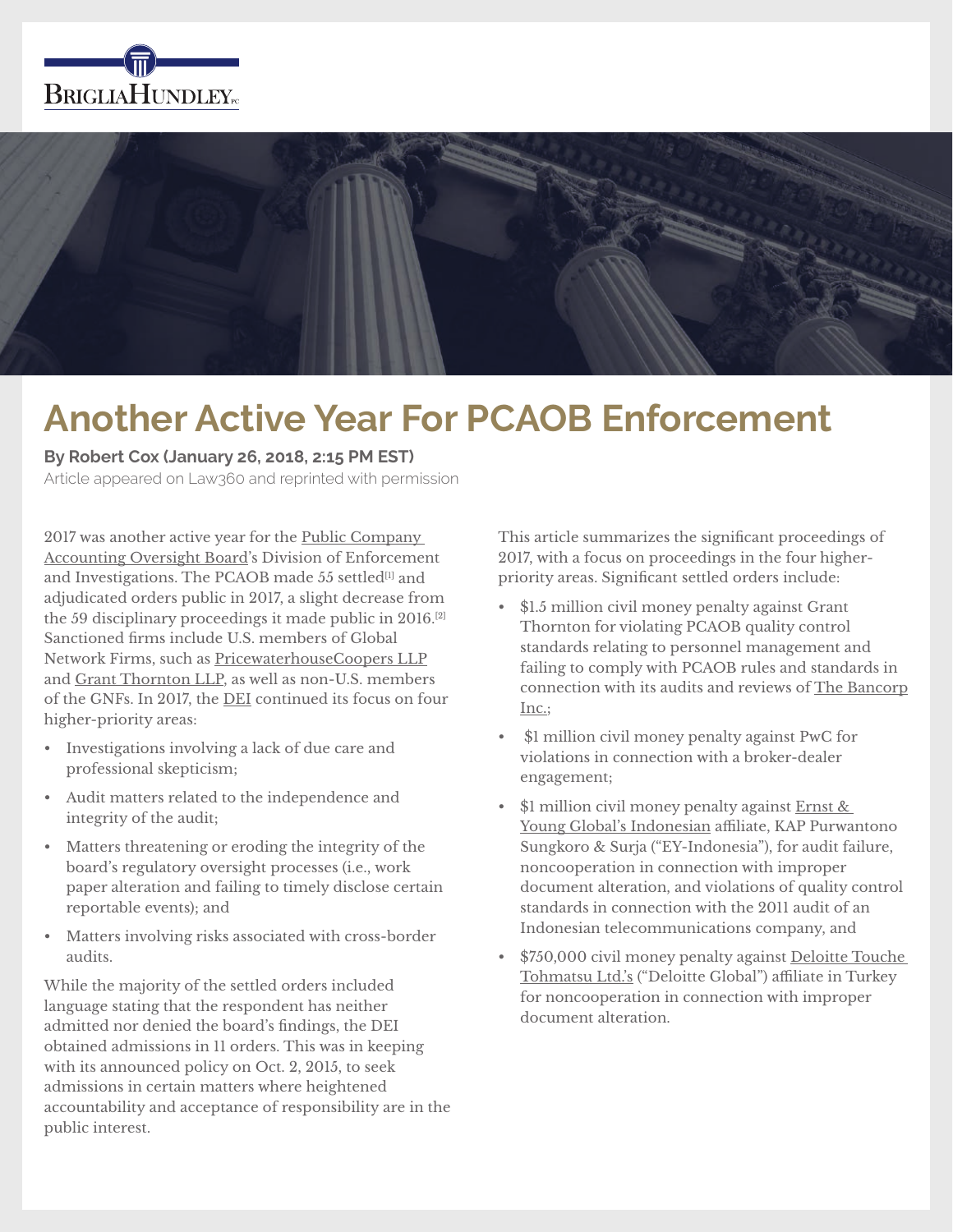

# Lack of Due Care and Professional Skepticism

In its final two settled disciplinary orders of 2017, the board sanctioned Grant Thornton and an engagement partner, David Burns, for violating PCAOB auditing standards and quality control standards regarding the audit of The Bancorp Inc., a Philadelphia-based financial services firm.<sup>[3]</sup> The board imposed a censure and a \$1.5 million civil money penalty on Grant Thornton and required Grant Thornton to undertake certain remedial measures related to quality control problems in the Philadelphia office. The board banned Burns for a year and fined him \$15,000. Grant Thornton violated quality control standards by assigning two partners from its Philadelphia office, with known audit quality concerns, to serve as engagement partners on two separate fiscal year 2013 audits, without providing them sufficient support or monitoring. The order states that Grant Thornton was aware that Burns and another unnamed partner had failed to appropriately perform certain issuer audits in prior years. The board also found that Grant Thornton and Burns violated PCAOB rules and auditing standards with respect to the 2013 audit of Bancorp's allowance for loan and lease losses. Grant Thornton and Burns failed to exercise due professional care, including appropriate professional skepticism, and to obtain sufficient appropriate audit evidence concerning the reported value of Bancorp's net loans. They failed sufficiently to consider red flags or contrary evidence indicating that certain commercial loans were impaired and relied on management representations without obtaining relevant and reliable evidence to corroborate those representations.

# Non-U.S. Firms/Cross-Border Audits and Lack of Due Care and Professional Skepticism

Non-U.S. firms registered with the PCAOB and crossborder audits have been a higher-priority area of PCAOB enforcement for a few years. Forty percent of the 2017 orders involved cross-border audits. Two of the most significant orders for 2017 involved non-U.S. members of GNFs and non-U.S. engagement partners.

# **EY-Indonesia — Appendix K Review, Lack of Due Care and Professional Skepticism, and Work Paper Alteration**

On Feb. 9, 2017, the PCAOB made public a settled order imposing sanctions on an EY Indonesian affiliate for audit failure (lack of due care and professional skepticism), improper work paper alteration, and violations of the board's quality control standards.[4] The matter arose out of the PCAOB's inspection of

EY-Indonesia's 2011 audit of an Indonesian cellular telecommunications company, PT Indosat TBK. The partner responsible for performing the cross-border regulatory review of PT Indosat's audit ("Appendix K reviewer") $[5]$  expressed concern to the engagement partner and the engagement team regarding the sufficiency of the company's cellular tower slot lease analysis. The firm and engagement partner made repeated requests to management for an analysis to support the accounting for leases of slots on cellular towers, but failed to obtain and evaluate a completed analysis. The EY area professional practice director authorized the engagement partner to release the audit report subject to obtaining a completed analysis after issuance of the audit report. The area PPD and the engagement partner agreed to release the audit report despite the cross-border Appendix K reviewer informing the engagement partner that he did not believe the tower slot lease accounting was adequately supported and that he was not in a position to conclude that a significant unresolved matter did not exist.

In addition to the audit failure, the board found that the engagement partner directed an engagement team member to cut and paste a memorandum regarding the leases prepared during the subsequent PCAOB inspection into the audit documentation. Certain engagement team members also improperly created and added dozens of new audit work papers to the audit documentation. The board censured and imposed a \$1 million civil money penalty on EY-Indonesia; censured, fined \$20,000 and imposed a five-year bar on the engagement partner; and censured, fined \$10,000 and imposed a one-year restriction on the area PPD serving as an engagement partner, engagement quality review partner or professional practice director. Among other things, this order underscores the importance for firms in cross-border audits not to ignore Appendix K reviews and for the engagement partner to ensure that no significant unresolved matters exist before releasing the audit report.

## **PwC-Brazil — Lack of Due Care and Professional Skepticism**

In another cross-border matter involving lack of due care and professional skepticism, the board imposed a censure, two-year bar and \$10,000 civil money penalty on an engagement partner of the Brazilian affiliate of PwC, PricewaterhouseCoopers Auditores Independentes.<sup>[6]</sup> The board found that the engagement partner violated PCAOB rules and standards in connection with the FY 2010 and 2011 audits of Sara Lee Corp. The engagement partner was aware of red flags suggesting that Sara Lee's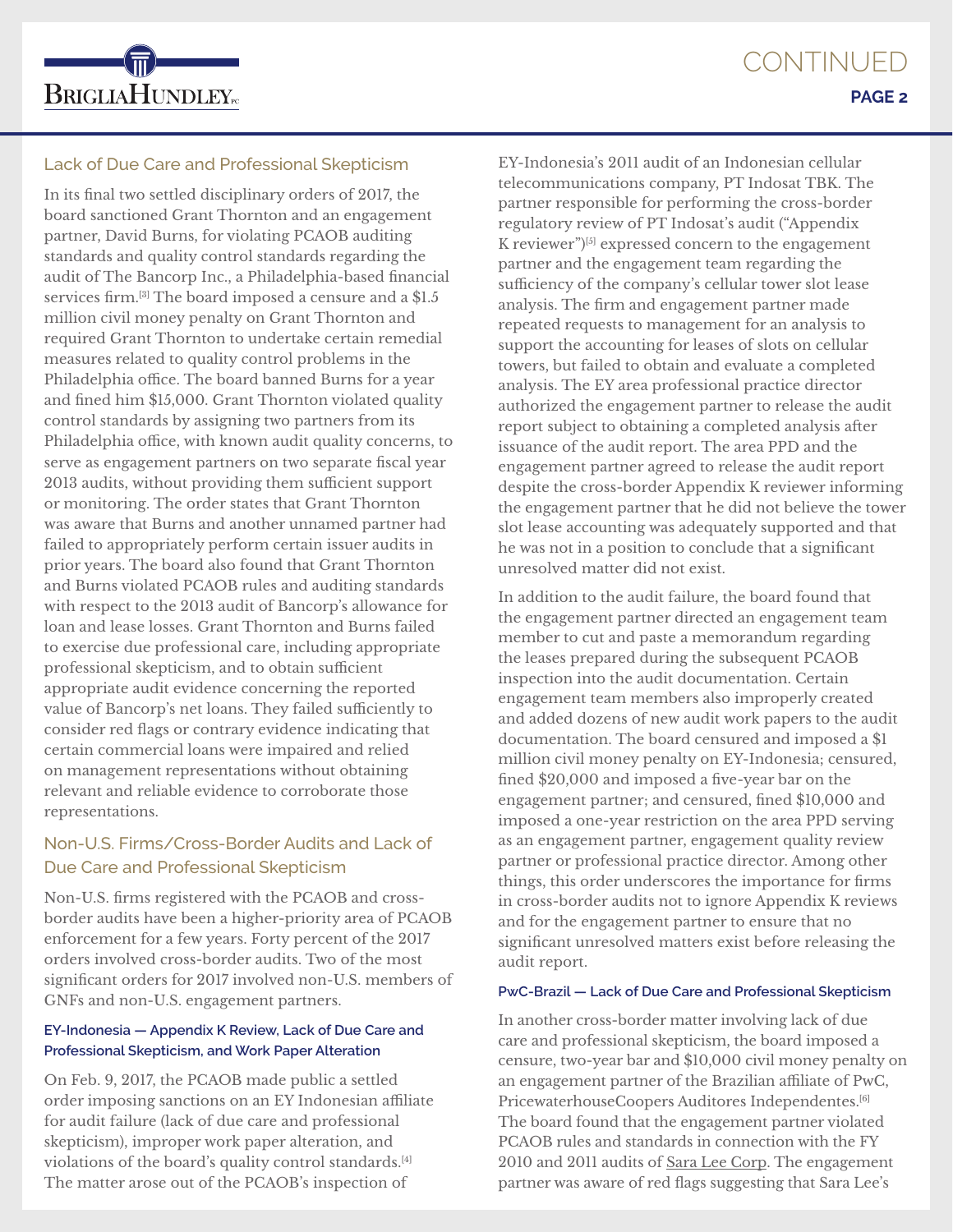Brazilian subsidiary reported net accounts receivable and net revenues may have been materially overstated, and that its reported trade promotion accounts may have been materially understated. He knew that a material portion of the accounts receivable balance was overdue and disputed by customers. In addition, he knew that the subsidiary's management was re-aging overdue receivables extending their due dates in the subsidiary's accounting system. The board found that the engagement partner had failed to exercise due professional care and professional skepticism, and failed to obtain sufficient competent audit evidence with respect to the net accounts receivable, net revenues and trade promotion accounts.

#### **China**

**BRIGLIAHUNDLEY**<sub>rc</sub>

Chinese firms continue to be an issue for the PCAOB. To date, the PCAOB has been unable to conduct inspections in China or Hong Kong (with respect to audits related to mainland China). For the second year in a row, the board revoked the registration of a Hong Kong firm for failing to cooperate with a PCAOB investigation because of its refusal to produce documents to the DEI.<sup>[7]</sup> Similar to PFK Hong Kong,<sup>[8]</sup> Crowe Horwath (HK) asserted that the May 2013 memorandum of understanding on enforcement cooperation between the board, the China Securities Regulatory Commission, and the People's Republic of China Ministry of Finance (MOU) prohibited the firm from producing documents maintained within the PRC in the absence of a request by the DEI for assistance from Chinese regulatory authorities. The order states that the "Respondent's reliance on the 2013 MOU is not a valid justification for refusing to provide documents in a Board investigation."[9]

In Anthony Kam & Associates Ltd., the board revoked the registration of a Hong Kong firm for five years and imposed a five-year bar on an engagement partner for violating Section 10(b) for the Securities Exchange Act of 1934 for their failure to perform any audit procedures before issuing an audit report for the 2012 audit of a China-based issuer and failure to exercise due care and obtain sufficient appropriate audit evidence in the 2013 and 2014 audits of the same issuer.<sup>[10]</sup>

#### Integrity of Board Processes

### **Improper Audit Documentation Alteration**

To date, the PCAOB has issued 70 disciplinary orders concerning failures to cooperate with a board inspection or investigation, and the majority have involved improper document alteration.[11] In 2017, the board announced six settled orders and an adjudicated order decided by the U.S. Securities and Exchange Commission sanctioning firms and individuals for improper alteration of work papers. The year began with the announcement of the EY-Indonesia order and ended with the announcement of orders sanctioning DRT Bagimsiz Denetim ve Serbest Muhasebeci Mali Musavirlik AŞ ("DT-Turkey"), a DT-Turkey engagement partner, and DT-Turkey's risk and reputation leader and former national professional practice director for improper alterations to archived work papers.[12] The board imposed a civil money penalty of \$750,000 on DT-Turkey, required the firm to remediate and implement certain policies and procedures related to its system of quality control, required the firm to report certain information to board staff for two years, and required the firm to provide additional training. The board censured, suspended for one year, and limited the activities for an additional year of the engagement partner on one of the audits at issue. The board imposed a censure and twoyear bar on the former risk and reputation leader. The board also settled charges against two former partners of Deloitte Global's Brazilian affiliate (which was sanctioned in 2016).

In the adjudicated proceeding, on March 10, 2017, the SEC sustained the PCAOB's disciplinary action against Kabani & Co. and three associated accountants ("applicants") for adding or falsifying hundreds of audit documents, intentionally resetting internal computer clocks to conceal that the alterations were made before applicable deadlines, and backdating their signatures on relevant work papers.[13]

## **Special Reports**

In a November 2015 settled order against BDO's Spanish affiliate, the PCAOB announced its first settled order sanctioning a firm for failing to timely disclose reportable events to the board on Form 3, Special Reports, as required by PCAOB Rule 2203, Special Reports.[14] Rule 2203 requires firms to file a special report on Form 3 to report any event specified in that form within 30 days of the event's occurrence.<sup>[15]</sup>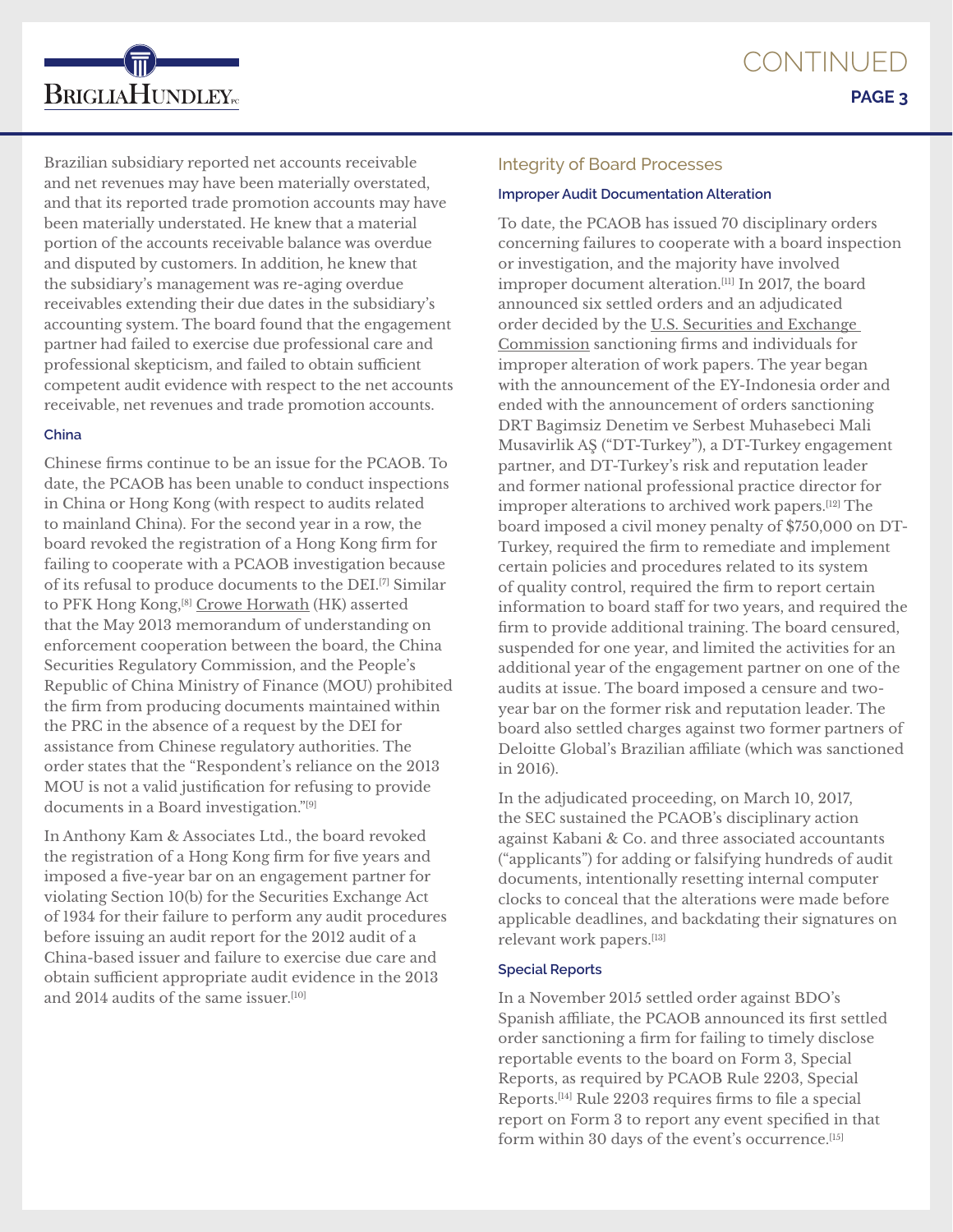

In 2017, the PCAOB announced nine settled orders, including a seven-order "sweep" made public on March 29, 2017, charging firms for failing to timely disclose reportable events as required by Rule 2203.[16] Eight of the nine orders (including all seven orders in the sweep) sanctioned foreign firms, including eight GNF foreign affiliates in Argentina, Brazil, Columbia, South Korea and Spain, and a Malaysian firm. The foreign firms ran afoul of Rule 2203, because they failed to report the initiation and/or conclusion of a disciplinary proceeding in their home country. The civil money penalties ranged from \$10,000 to \$25,000. In seven of the nine orders, the firm had either revised and supplemented its policies and procedures for the purpose of providing reasonable assurance of compliance with PCAOB reporting requirements or was required to implement such policies under the order.

# Independence and Integrity of the Audit

The board announced 28 settled orders involving independence or integrity of the audit violations (10 orders involving independence violations and 18 orders regarding EQR issues). With regard to independence, the board imposed a \$20,000 civil money penalty against BDO Hungary and required the firm to undertake remedial measures for multiple independence violations involving unpaid, prior-year audit fees.<sup>[17]</sup> On March 29, 2017, the board announced a sweep of five orders for independence violations by auditors of broker-dealers who improperly prepared the financial statements of their broker-dealer clients.[18]

In the area of the integrity of the audit, the board announced 18 enforcement actions against firms, primarily auditors of broker-dealers, for failing to have an engagement quality reviewer, have an engagement quality review performed, or follow the "cooling off" requirements of AS 1220 (formerly Auditing Standard No. 7, Engagement Quality Review).

# Broker-Dealers

The board announced two significant orders in the broker-dealer audit area: PwC-Merrill Lynch and Fulvio.<sup>[19]</sup> These were the first orders charging violations of PCAOB Attestation Standard No. 1 (AT 1) and Auditing Standard No. 17 (AS 17). PwC-Merrill Lynch was the board's first order against a U.S. Big Four firm since the 2013 settled disciplinary order in Deloitte & Touche LLP.[20] The board fined PwC \$1 million for the firm's violation of AT 1 and AS 17 in its evaluation of Merrill Lynch's compliance with the "no lien" provision of the SEC's broker-dealer Customer Protection Rule in fiscal year 2014. PwC failed to obtain sufficient appropriate evidence to support its opinion about (a) whether Merrill's internal controls over compliance with the Customer Protection Rule were effective during the period of June 1, 2014, to Dec. 31, 2014, and at the end of FY 2014, and (b) whether supplemental information in certain filings by Merrill concerning its compliance with the Customer Protection Rule were fairly stated in all material respects, in relation to Merrill's financial statements as a whole.[21] The SEC concluded a settlement with Merrill for the alleged underlying violations of the Customer Protection Rule in June 2016.

In Fulvio, the board found that the firm and three associated persons had repeatedly violated PCAOB rules and standards (AT 1 and AS 17) in connection with their audit and examination engagement for a carrying[22] broker-dealer. In addition, the board found that the engagement partner, Kenneth Werner, and senior manager, Kevin Clark, for the FY 2014 audit had improperly altered audit documentation and failed to cooperate with a board inspection. The board found that the EQR, Gennaro Fulvio, violated AS 1220 by providing his concurring approval of issuance without performing the required engagement quality reviews with due professional care. The order states that the firm, Werner and Clark violated AS 17 by failing to obtain sufficient audit evidence regarding two supporting schedules that the broker-dealer was required to file in its report with the SEC. The respondents violated AT 1 by failing to develop a sufficient basis for their opinion that the broker-dealer's assertions in its 2014 compliance report concerning its internal controls over compliance with the SEC rules for safeguarding certain customer assets held by the broker-dealer were fairly stated.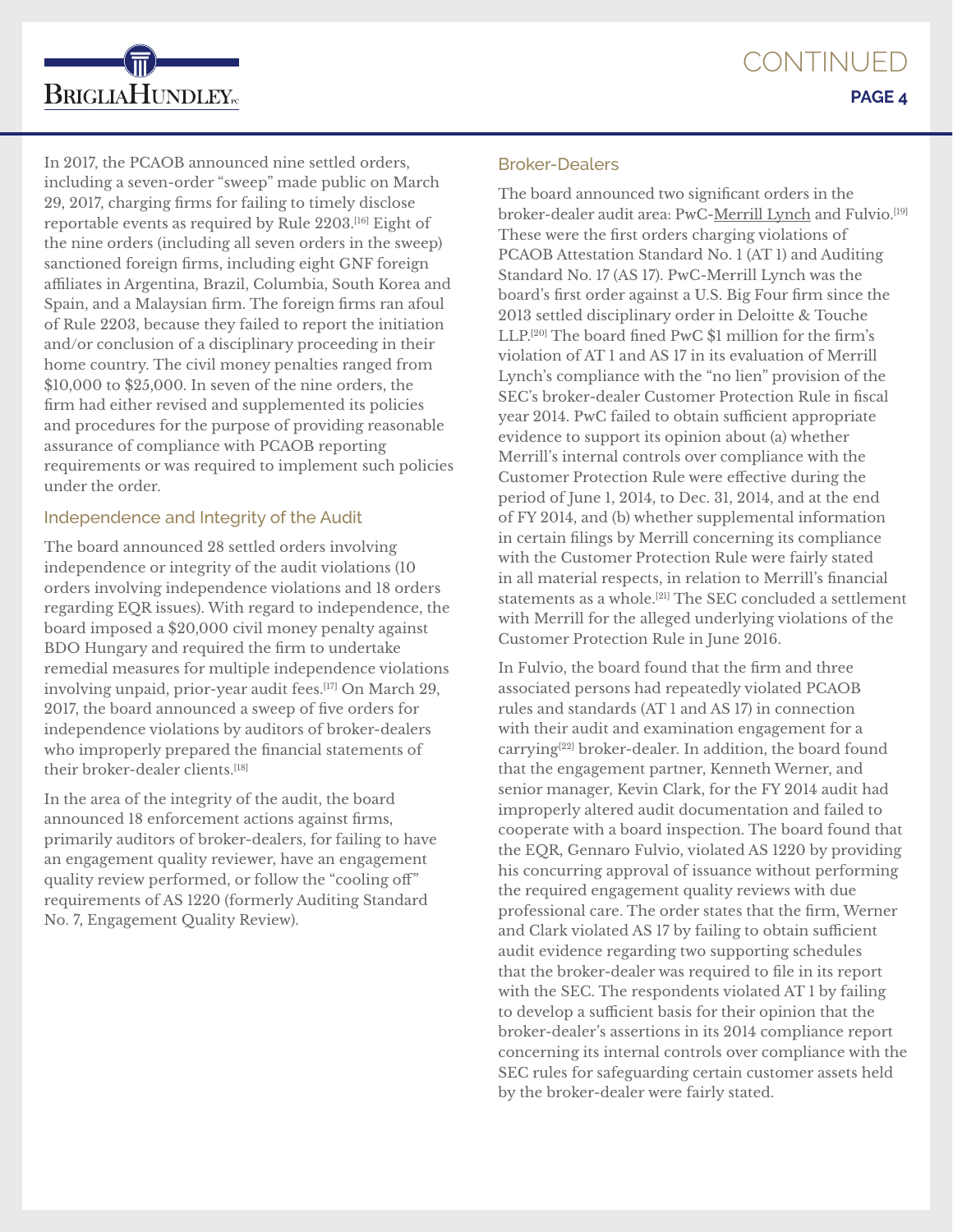

## What To Expect In 2018

The PCAOB begins 2018 with a completely new board and oversight by a new SEC chairman and two new commissioners.[23] Similar to the SEC and Financial Industry Regulatory Authority, the PCAOB is facing budget and staffing challenges in 2018.[24] At the December 2017 AICPA Conference on Current SEC and PCAOB Developments, SEC Chairman Jay Clayton told reporters that "I'm not looking for any radical change in the way we approach this" about the PCAOB's mission. However, it is reasonable to expect that the more conservative view of regulations and enforcement under the current administration, as well as budget challenges, may impact the number of disciplinary orders made public in 2018.

In his Dec. 6, 2017, speech at the AICPA conference, DEI Director Claudius Modesti stated that the priorities of the division remained unchanged for 2018, meaning that the DEI will continue to focus on investigations involving a lack of due care and professional skepticism, independence and integrity of the audit, violations of board processes, and cross-border audits.[25] With the shift in the SEC focus to retail investors and the December PwC-Merrill Lynch and Fulvio orders, DEI scrutiny of auditors of broker-dealers will likely increase.

Robert H. Cox is of counsel at Briglia Hundley PC in Tysons Corner, Virginia. As part of his litigation practice, he represents accounting firms and professionals in accountant's liability matters. From 2011 to 2017, Cox was an assistant director with the PCAOB's Division of Enforcement and Investigations.

*The opinions expressed are those of the author(s) and do not necessarily reflect the views of the firm, its clients, or Portfolio Media Inc., or any of its or their respective affiliates. This article is for general information purposes and is not intended to be and should not be taken as legal advice.*

#### **Notes**

- *[1] In addition, the PCAOB released an order granting Ted A. Madsen, CPA's petition to terminate the bar imposed in a Jan. 15, 2015, settled order. In the Matter of Ted A. Madsen, CPA, PCAOB Rel. No. 105-2017-048 (Dec. 19, 2017). Because this order is not a disciplinary proceeding, it is not included in the 55 disciplinary order total noted above.*
- *[2] The 55 orders included 54 settled disciplinary orders equaling the 54 settled disciplinary orders announced in 2016. In addition, the U.S. Securities and Exchange Commission sustained the findings of violations and sanction imposed in an adjudicated board action involving improper alteration of audit documentation. Kabani & Co. Inc., Hamid Kabani, CPA, Michael Deutchman, CPA, and Karim Khan Muhammad, CPA, Exchange Act Release No. 80201, 2017 WL 947229 (Mar. 10, 2017), petition for review filed, No. 17-70786 (9th Cir. Mar. 20, 2017) ("Kabani"). Twenty-two orders involved firms and audit personnel outside of the U.S. compared with 24 orders in 2016. Twelve orders involved broker-dealer auditors. Among the sanctions imposed by the board are 31 bars and seven suspensions imposed on accountants and 20 revocations of firms' registrations.*
- *[3] In the Matter of David M. Burns, CPA, PCAOB Rel. No. 105-2017-055 (Dec. 19, 2017); In the Matter of Grant Thornton LLP, PCAOB Rel. No. 105-2017- 054 (Dec. 19, 2017).*
- *[4] In the Matter of KAP Purwantono, Sungkoro & Surja, Roy Iman Wirahardja, and James Randall Leali, PCAOB Rel. No. 105-2017-002 (Feb. 9, 2017).*
- *[5] Under Appendix K, a person knowledgeable in accounting, auditing, and independence standards generally accepted in the U.S. should review the financial statement filings of audits performed by a foreign firm with the SEC.*
- *[6] In the Matter of Wander Rodrigues Teles, PCAOB Rel. No. 105-2017-007 (Mar. 20, 2017).*
- *[7] In the Matter of Crowe Horwath (HK) CPA Ltd., PCAOB Rel. No. 105-2017- 031 (July 25, 2017).*
- *[8] In the Matter of PKF [Hong Kong], PCAOB Rel. No. 105-2016-001 (Jan. 12, 2016).*
- *[9] Crowe Horwath (HK) CPA Ltd., PCAOB Rel. No. 105-2017-031, at \*4.*
- *[10] In the Matter of Anthony Kam & Associates Limited, and Anthony KAM Hau Choi, CPA, PCAOB Rel. No. 105-2017-043 (Nov. 28, 2017).*
- *[11] Claudius B. Modesti, Crossing Borders, Digging Deep: DEI's Investor Protection Efforts in 2017, AICPA Conference on Current SEC and PCAOB Developments, Dec. 6, 2017, https://pcaobus.org/News/Speech/Pages/ Crossing-Borders-DEI-2017.aspx.*
- *[12] In the Matter of Şule Firuzment, PCAOB Rel. No. 105-2017-052 (Dec. 19, 2017); In the Matter of Berkman Özata, PCAOB Rel. No. 105-2017-051 (Dec. 19, 2017); In the Matter of DRT Bagimsiz Denetim ve Serbest Muhasebeci Mali Musavirlik AŞ, PCAOB Rel. No. 105-2017-050 (Dec. 19, 2017).*

*[13] Kabani, 2017 WL 947229.*

- *[14] In the Matter of BDO Auditores SLP, PCAOB Rel. No. 105-2015-039 (Nov. 12, 2015) (censure and \$10,000 civil money penalty).*
- *[15] One such event is when a firm "has become aware that, in a matter arising out of the Firm's conduct in the course of providing professional services for a client, the Firm has become a defendant or respondent in a civil or alternative dispute resolution proceeding initiated by a governmental entity or in an administrative or disciplinary proceeding other than a Board disciplinary proceeding." PCAOB Form 3, at Item 2.7 (italics in the original removed). To be reportable, the proceeding only has to relate to professional services for a client, and does not necessarily have to involve an audit of an issuer, broker, or dealer as those terms are defined under PCAOB rules, and can be a proceeding initiated in a foreign country.*